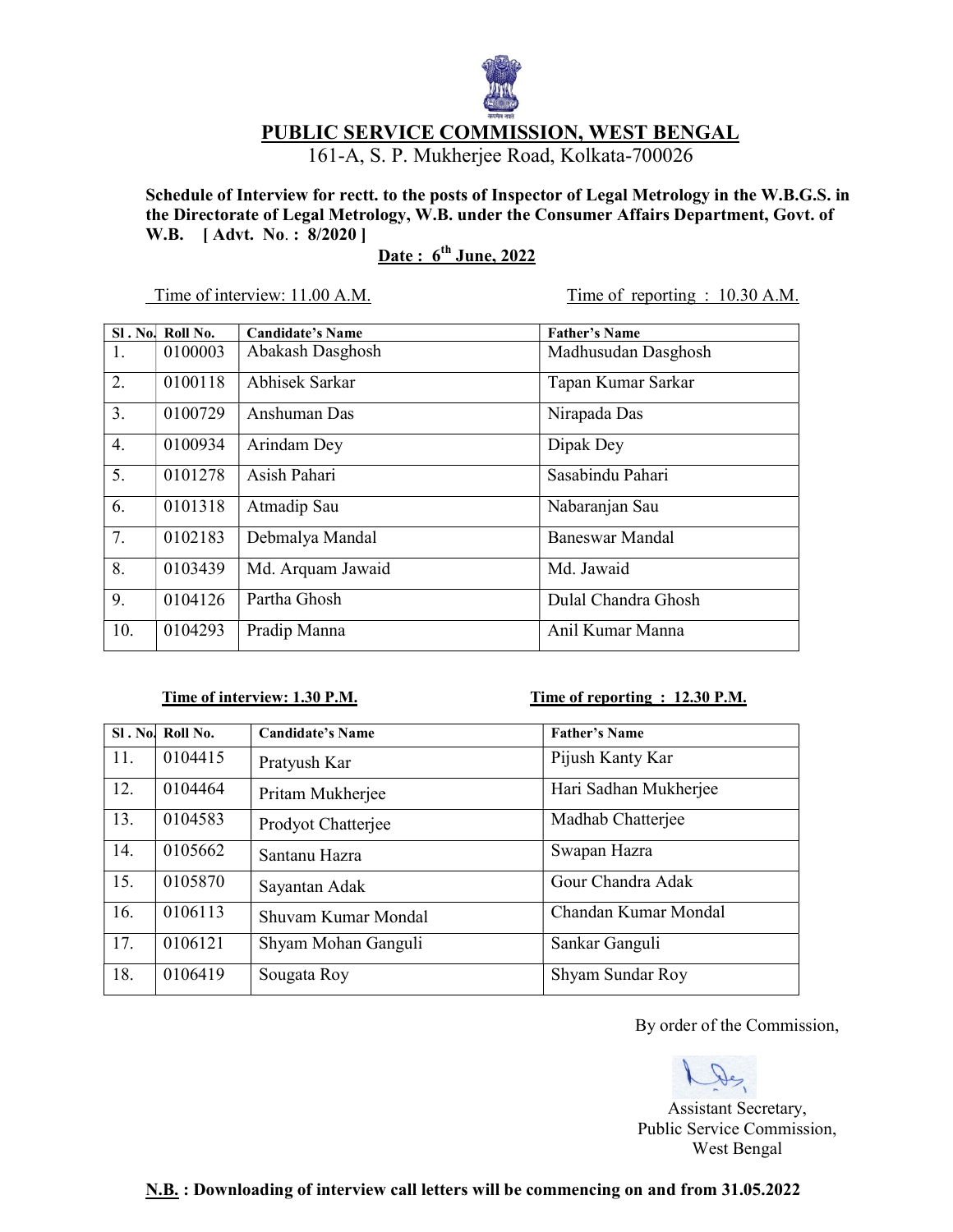

## PUBLIC SERVICE COMMISSION, WEST BENGAL

161-A, S. P. Mukherjee Road, Kolkata-700026

Schedule of Interview for rectt. to the posts of Inspector of Legal Metrology in the W.B.G.S. in the Directorate of Legal Metrology, W.B. under the Consumer Affairs Department, Govt. of W.B. [Advt. No. : 8/2020]

 $\frac{\text{Date : } 7^{\text{th}} \text{ June, } 2022}{\text{Date: } 7^{\text{th}} \text{ June, } 2022}$ 

Time of interview: 11.00 A.M. Time of reporting : 10.30 A.M.

| $SI.$ No. | Roll No. | Candidate's Name          | <b>Father's Name</b>     |
|-----------|----------|---------------------------|--------------------------|
| 1.        | 0107119  | Subhendu Das              | Sisir Das                |
| 2.        | 0107464  | Suman Bute                | Pritish Bute             |
| 3.        | 0107753  | Surojit Maji              | Uttam Maji               |
| 4.        | 0107788  | Sushovan Roy              | Sakti Brata Roy          |
| 5.        | 0108012  | <b>Tamal Chakraborty</b>  | Uday Sankar Chakraborty  |
| 6.        | 0108261  | Tuhin Subhro Gangopadhyay | Tapas Kumar Gangopadhyay |
| 7.        | 0103408  | Masood Kaizer (OBC-A)     | Moksed Ali               |
| 8.        | 0103615  | Mehedi Hasan(OBC-A)       | Md. Abdur Razzak         |
| 9.        | 0103621  | Mijanur Rahaman(OBC-A)    | Tofjul Islam             |
| 10.       | 0103629  | Milan Sheikh (OBC-A)      | Nurjuban Sheikh          |

### Time of interview: 1.30 P.M. Time of reporting : 12.30 P.M.

|     | SI. No. Roll No. | <b>Candidate's Name</b>    | <b>Father's Name</b>  |
|-----|------------------|----------------------------|-----------------------|
| 11. | 0103817          | Muktada Hasan (OBC-A)      | Late Mustofa Kamal    |
| 12. | 0106223          | Sk. Nurul Islam (OBC-A)    | Sk. Romjan            |
| 13. | 0100389          | Amit Kumar Chand (OBC-B)   | Arup Kumar Chand      |
| 14. | 0100120          | Abhisek Sinha (OBC-B)      | Prabhas Chandra Sinha |
| 15. | 0102341          | Dipak Ghosh (OBC-B)        | Phonibhushan          |
| 16. | 0103457          | Md. Ibtisam Sarkar (OBC-B) | Md. Moinuddin Sarkar  |
| 17. | 0101229          | Ashik Biswas (SC)          | Ananda Mohan Biswas   |

By order of the Commission,

De Assistant Secretary, Public Service Commission, West Bengal